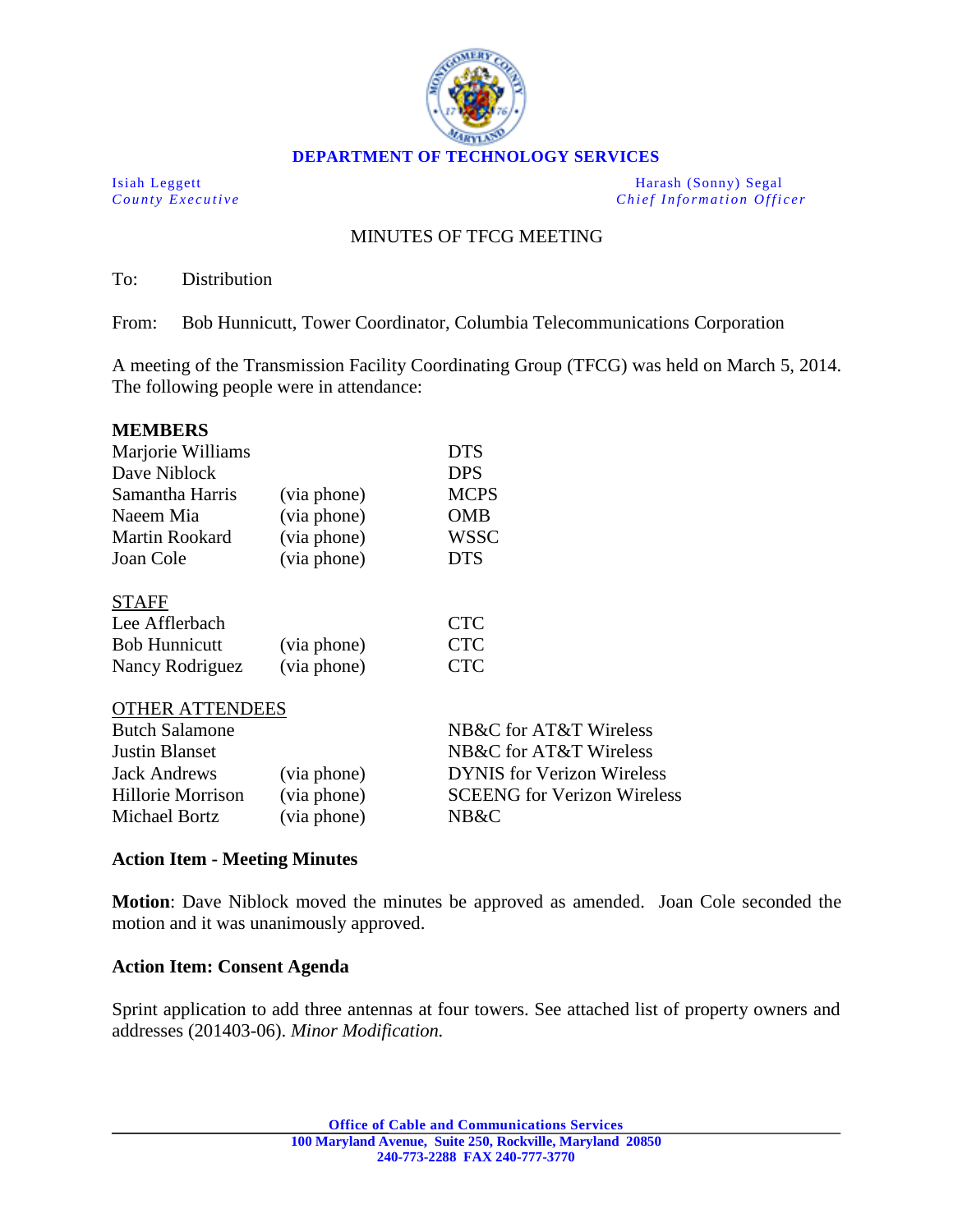Minutes of TFCG Meeting Held March 5, 2014 Page 2 of 5

Verizon application to attach twelve panel antennas at the  $157'$  level on a  $122'$ -high PEPCO transmission line tower on PEPCO property located at 1801 Ednor Road in Silver Spring (201403-08). *Co-location*.

Verizon application to attach twelve panel antennas at the  $119'$  and  $113'$  levels on a  $123'$ -high hotel building on Hospitality Association of Colesville LP property located at 8728 Colesville Road in Silver Spring (201403-09). *Co-location.*

AT&T application to install emergency power generators on the ground at two buildings. See attached list of property owners and addresses (201403-10). *Minor Modification*.

Verizon application to attach twelve panel antennas at the  $142'$  level on a  $132'$ -high PEPCO transmission line tower on PEPCO property located at 1400 Ashton Road in Ashton (201403- 12). *Co-location.*

Verizon application to attach twelve panel antennas at the 149' level on a 134'-high PEPCO transmission line tower on PEPCO property located at Olney Mill Road in Olney (201403-13). *Co-location.*

Sprint application to replace three antennas at five monopoles and two towers. See attached list of property owners and addresses (201403-17). *Minor Modification*.

**Motion**: Martin Rookard moved the Consent Agenda items be approved. Dave Niblock seconded the motion and it was unanimously approved.

## **Regular Agenda**

**Action Item:** AT&T application to construct a 155ʹ-high monopole and attach twelve panel antennas at the 151ʹ level on Montgomery County Revenue Authority property located at 13501 Penn Shop Road in Mt. Airy (201402-02). *New*. *Conditioned on the Board of Appeals approving a special exception to permit this monopole on this residentially zoned property.*

Bob Hunnicutt summarized the application, noting that the property is partially in Montgomery County and partially in Frederick County. The location for the monopole is on the Montgomery County side of the golf course, where it is likely to be screened from view of Montgomery County residents by the wooded areas between the monopole site and nearby homes. Frederick County residents who live near the golf course will see the top of the monopole. Mr. Hunnicutt added that there is an existing tower nearby but, according to the applicant, it is at capacity and the owner would not permit additional co-locations.

Lee Afflerbach remarked that this appeared to be a needed site for coverage in this part of the counties where there are few existing structures to support cell antennas. He said that he concluded from his review of the RF maps that the antennas are needed and the height of the monopole is supported by the engineering material provided by Verizon Wireless.

**Motion**: Joan Cole moved the application be recommended as conditioned by the Tower Coordinator. Martin Rookard seconded the motion and it was unanimously approved.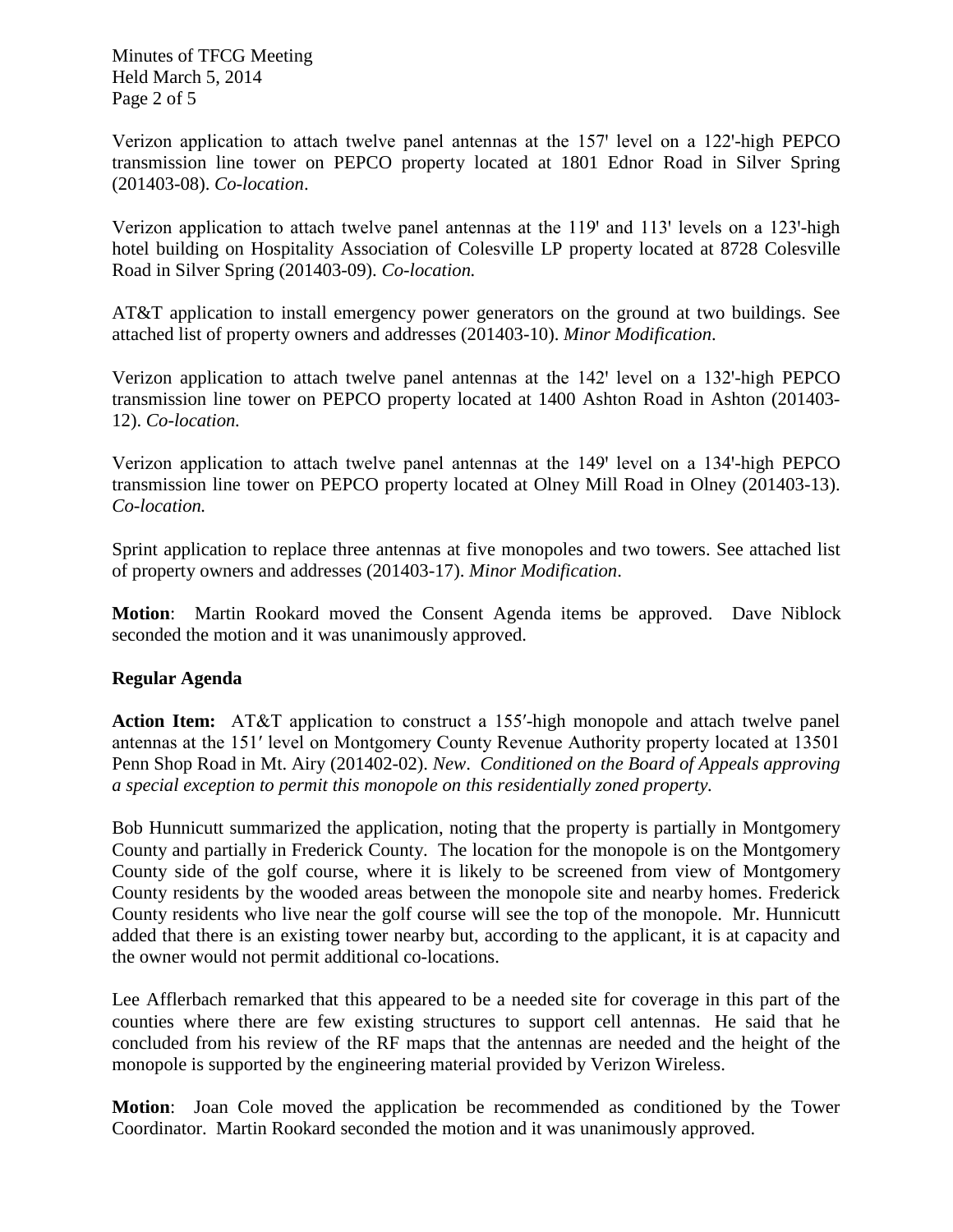Minutes of TFCG Meeting Held March 5, 2014 Page 3 of 5

**Action Item:** AT&T application to construct a 124ʹ-high monopole and attach twelve panel antennas at the 121ʹ level on M-NCPPC property located at 5013 Baltic Avenue in Rockville (201402-03). *New*. *Conditioned on approval by the M-NCPPC of the plans for the monopole on the property and of a special exception by the Board of Appeals to permit the monopole on this residentially zoned property.*

Bob Hunnicutt summarized the application, noting that the trees surrounding most of the park will screen views of the monopole from all but the nearest residents. He added that the only existing structures near the park property were buildings along Rockville Pike too near adjacent Verizon Wireless antenna sites to be of value to meet the coverage objective for these proposed antennas.

Lee Afflerbach added that, based on his review of the RF maps provided by Verizon Wireless, the maps supported a need for antennas in this vicinity to meet the coverage objective and that the height of the antennas as proposed or perhaps somewhat lower could work to improve service in this part of the County.

**Motion**: Dave Niblock moved the application be recommended as conditioned by the Tower Coordinator. Martin Rookard seconded the motion and it was unanimously approved.

**Action Item:** AT&T application to install emergency power generators at the bases of seven monopoles. See attached list of property owners and addresses. (201403-03). *Minor Modification. See Agenda attached list for conditions at some locations.*

Bob Hunnicutt remarked that the work at some of the sites listed on the application was to include placing equipment in an expansion to the existing equipment area, or in space apart from the designated equipment area. He asked Mr. Niblock, in the case of a facility permitted by special exception, whether the special exception would need to be modified to accommodate an expansion to the equipment area. He also asked, in the case of a facility where there was no special exception, whether a special exception would be needed to place facilities outside the equipment area on a residentially zoned property. Mr. Niblock replied that if there was a special exception it would need to be modified, but if not, the permitting review would be per whatever requirements would be applicable at the time.

**Motion**: Martin Rookard moved the application be recommended as conditioned by the Tower Coordinator. Dave Niblock seconded the motion and it was unanimously approved.

**Action Item:** Sprint application to add three panel antennas to eight monopoles. See attached list of property owners and addresses (201403-04). *Minor Modification*. *See Agenda attached list for conditions at some locations.*

Butch Salamone asked why the modification to the Fire Station #31 site was not recommended. Mr. Hunnicutt replied that on advice of Bernie Fitzgerald, Real Estate Specialist with the Department of General Services and member of the TFCG absent from today's meeting, the application for that location was not approved because the lease does not provide for it. Nancy Rodriguez remarked that she had notified Mr. Salamone of the status of that site.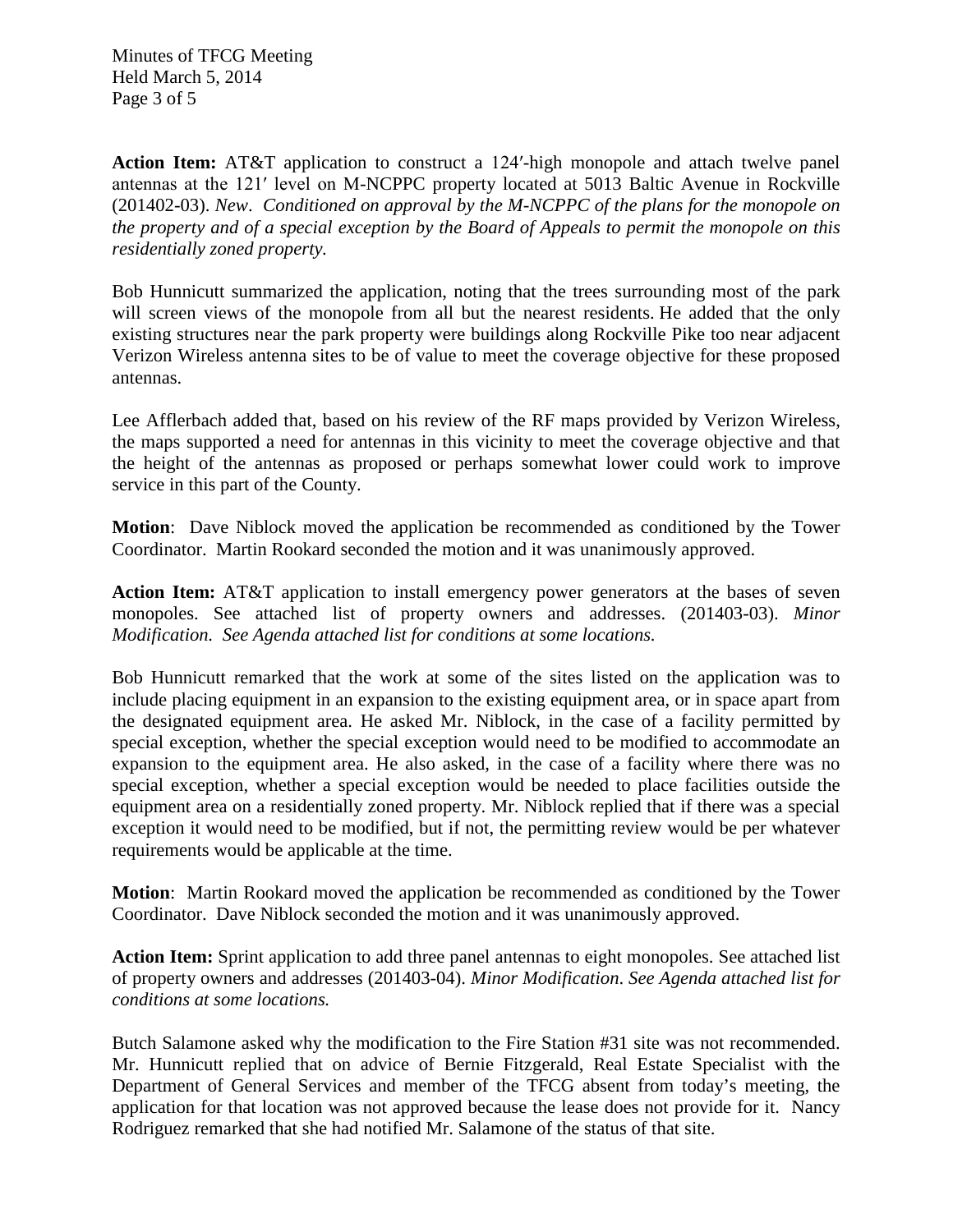Minutes of TFCG Meeting Held March 5, 2014 Page 4 of 5

**Motion**: Martin Rookard moved the application be recommended as conditioned by the Tower Coordinator. Joan Cole seconded the motion and it was unanimously approved.

**Action Item:** Sprint application to add three panel antennas to fourteen rooftops. See attached list of property owners and addresses (201403-05). *Minor Modification*. *See Agenda attached list for conditions at some locations.*

**Motion**: Martin Rookard moved the application be recommended as conditioned by the Tower Coordinator. Dave Niblock seconded the motion and it was unanimously approved.

**Action Item:** Clearwire application to replace three remote radio heads at the 68' level on a 100'high monopole on MCPS property located at 12501 Dalewood Drive in Silver Spring (201403- 07). *Minor Modification*. *Conditioned on the applicant providing written approval from MCPS at the time of permitting.*

Samantha Harris commented that she had advised all the carriers with facilities at this school (Wheaton High School) that because of a major reconstruction and renovation of this school, no further work would be permitted to any of the carriers' facilities on the property until the reconstruction is complete. Marjorie Williams suggested that the minor modification for this site be moved to be tabled or not recommended until MCPS will again be approving work at that site.

**Action:** Dave Niblock moved the application be recommended as conditioned including a condition that the modifications at Wheaton High School be tabled until MCPS approved the work to be performed. Martin Rookard seconded the motion and it was approved with Samantha Harris abstaining.

**Action Item:** AT&T application to install emergency power generators at the bases of five monopoles. See attached list of property owners and addresses (201403-11). *Minor Modification*. *See Agenda attached list for conditions at some locations.*

**Motion**: Dave Niblock moved the application be recommended as conditioned by the Tower Coordinator. Martin Rookard seconded the motion and it was approved with Samantha Harris abstaining.

**Action Item:** Verizon application to attach three panel antennas at the 60' level atop a 50'-high conference center/hotel on National 4-H Council property located at 7100 Connecticut Avenue in Chevy Chase (201403-14). *Co-location*. *Conditioned on providing written approval from the 4-H Council and the Town of Chevy Chase to make these changes at the time of permitting.*

Dave Niblock noted that because this application is a co-location it is permitted by right with no approval by the Board of Appeals.

**Motion**: Martin Rookard moved the application be recommended as conditioned by the Tower Coordinator. Joan Cole seconded the motion and it was unanimously approved.